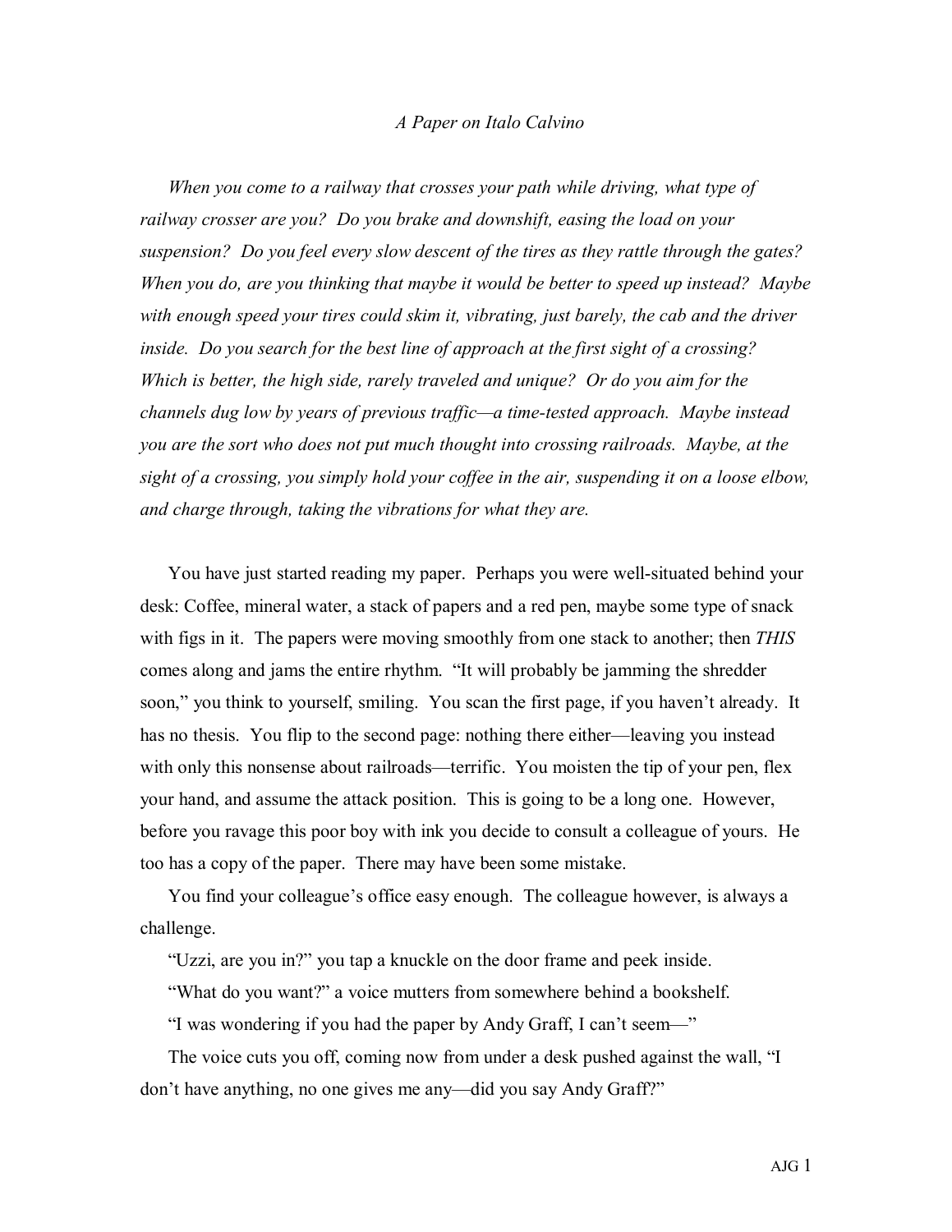"Yes, I just began reading his paper and it seems to be missing a thesis," you tell him, taking a few steps into the small space.

"Oh, yes!" says Professor Uzzi-Tuzii, appearing instantly at your side, "I certainly am aware of that student. He brings me copies of all his writing; I rather like it, nice kid that one"

"Do you have a copy of his latest essay, *A Paper on Italo Calvino?*"

"Hmm, yes I believe I do—great paper."

"Well it's strange, my copy seems to be missing its thesis statement," you tell him again, "Does your copy have one?"

"Oh yes, and a fine one indeed," he says, as he begins rummaging about his desk, "I don't seem to know exactly where I put it, but I know it is here somewhere."

"Well, when you find it, would you mind dropping by my office?" you ask, angling back toward the door. "I suppose for now I can read it without."

"Yes, that will have to do," he says, "and I'll bring it as soon as I find it."

You thank him and turn to close the door on your way out. He's rattling about beneath the desk again.

"Great paper," he's saying, "great paper."

The next few lines bring you back to the meat of the essay, and there may even be some sort of point soon. Probably several paragraphs full of dreadful exposition, but at least reading this drivel gives you time to plan a grocery list. You take a moment to reflect on the last few weeks: Shakespeare, a lot of him. Such a complete saturation actually, that even food began tasting like Macbeth. It was interesting though. What was it that actor had said? He implied that mimicking the masters of his art in no way cheapened his own interpretation of a particular piece—similar to how a writer's work is influenced by the books he is reading. Interestingly, this influence soon assimilates, becoming the writer's own. The master's influence acts as a sort of permission, allowing the pupil to conduct his art in a manner he may have never considered. It opens his eyes to new possibilities.

I have always judged an author by the extent to which he can make a book disappear. If an author can make his ink dissolve, if he can keep the actual physical process of reading at bay, then Iconsider him talented. Italo Calvino is not that writer. I recall my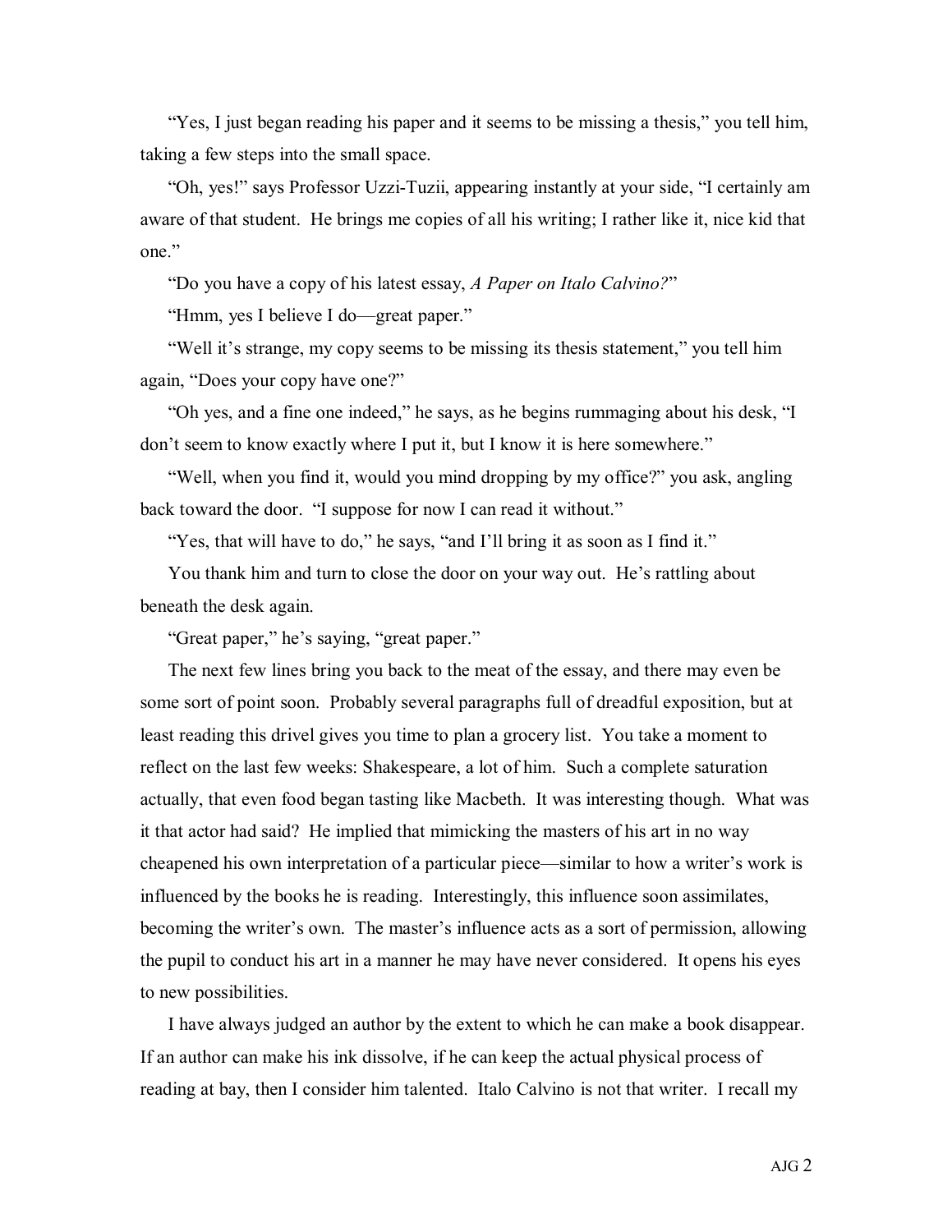first encounter with his queer text: how I was shaken, how smoke drifted over the first few paragraphs, how my jaw dropped and eyes opened. Calvino not only makes his reader aware, but then constantly reminds him that he is indeed holding a book in his hands. I never even imagined that this type of writing could exist, that it would be this great, or that it would be allowed. I found freedom in his style. In his words, I found something else.

Any writer practices his art with intent. He has a point to make. How that meaning is perceived though, is dependent on the reader. The author, liberated and powerful within the form of his art, creating and destroying what he will, is powerless to control its outcome. Each reader brings with him different expectations, making each relationship between a writer and his readers unique. Take for example the process of concretization—a normally invisible phenomenon brought to light in Calvino's novel. In the first incipit tale, we find ourselves in a train station, observing a lone traveler. Calvino, as a writer, becomes trapped, "in that nontemporal trap which all train stations set. A cloud of coal dust still hovers in the air of stations all these years after the lines have become totally electrified" (12). The reader automatically writes in whatever he perceives, crowding out an author's intent. "You, reader, believed that there, on the platform, my gaze was glued to the hands of the round clock of an old station . . . but who can say that the clock's numbers aren't peeping from rectangular windows, where I see every minute fall on me with a click like the blade of a guillotine?" (13).

However, more than expectations can influence a reader's perception of a text. Take Calvino's example in chapter eleven of a reader describing his experience: "I too feel the need to reread books I have already read. But at every rereading, I seem to be reading a new book, for the first time. Is it I who keep changing and seeing new things of which I was not previously aware?" (255). The meaning of a text can change for even a single reader. That which draws his attention during a particular season or mood may not in another. A reader's perceived meaning of a text depends on what he unconsciously sees or does not see in the author's intended message. He constructs a meaning completely independent of the author's design, indeed leaving the writer powerless over his own words.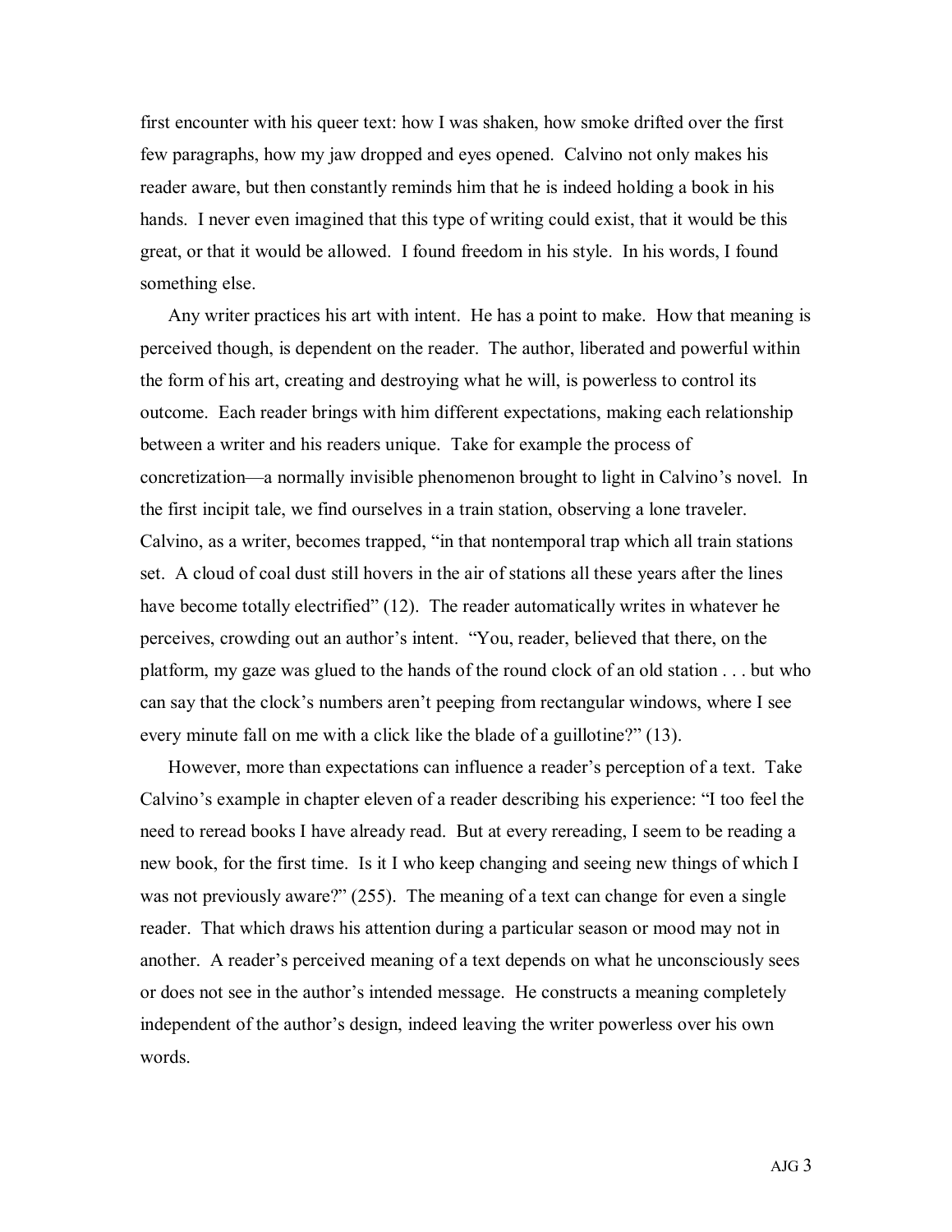A line of action snaps through the center of this fading essay. It is a woman bursting through your door waving a fistful of paper. Seeing who it is now, you relax your judo defense posture, and pick up the chair you sent skidding into the cabinet.

"Have you read this garbage!" the woman says, obviously upset. "I thought I was going to be sick and have to wipe my mouth with it. It has enraged me incalculably! It is people like this," she paused, holding the paper at arms length, catching her breath, "that little symptomatic weasel!"

"What are you reading?" you ask her, hoping she has vented enough to talk. She has.

"I'll tell you what I've stopped reading," she answers, "this heap of ink by Andy Graff—talking about books like he's fooling anyone."

You motion for her to sit down with you, "What do you mean exactly?"

"His point is so unfounded, suggesting that a book's meaning is dependent on a breathing reader. That is ridiculous and misleading."

"I don't know, Lotaria," you say, "I think he has made some solid claims."

"He certainly has not!" She's excited and standing again, "A tree doesn't need a squirrel to listen to it as it falls, and a book doesn't need a reader to have a point. I would draw your attention to this word sequence." She flattens the wrinkles out of the paper, not so she can read the text, but her own notes on its back, "I scanned his essay into my computer. Well, not the whole thing but at least up until I came into your office. But that is of little issue, look here." You follow her finger across scribbled figures. "The word *reader* appears nine times whereas *writer* appears only five. The word *intent* appears only twice. And the word *meaning* appears four times. With this data, his bias becomes obvious!"

"What bias?" you ask.

She seems exasperated, "Consider the mathematics: *writer/intent* totals only 7 hits, whereas *reader/meaning* totals 13 hits. He implies that the meaning a reader finds is almost twice as important as the writer's intent. This is so stereotypically typical of the symptomatic crowd—always making such a fuss about their feelings."

"So you are for an intentional reading then?" you ask her, confusion spreading across your brow. Lotaria has a reputation for demonstrating in front of the campus library. She once caused quite a stir when she chained herself to the cargo-hatch of a truck delivering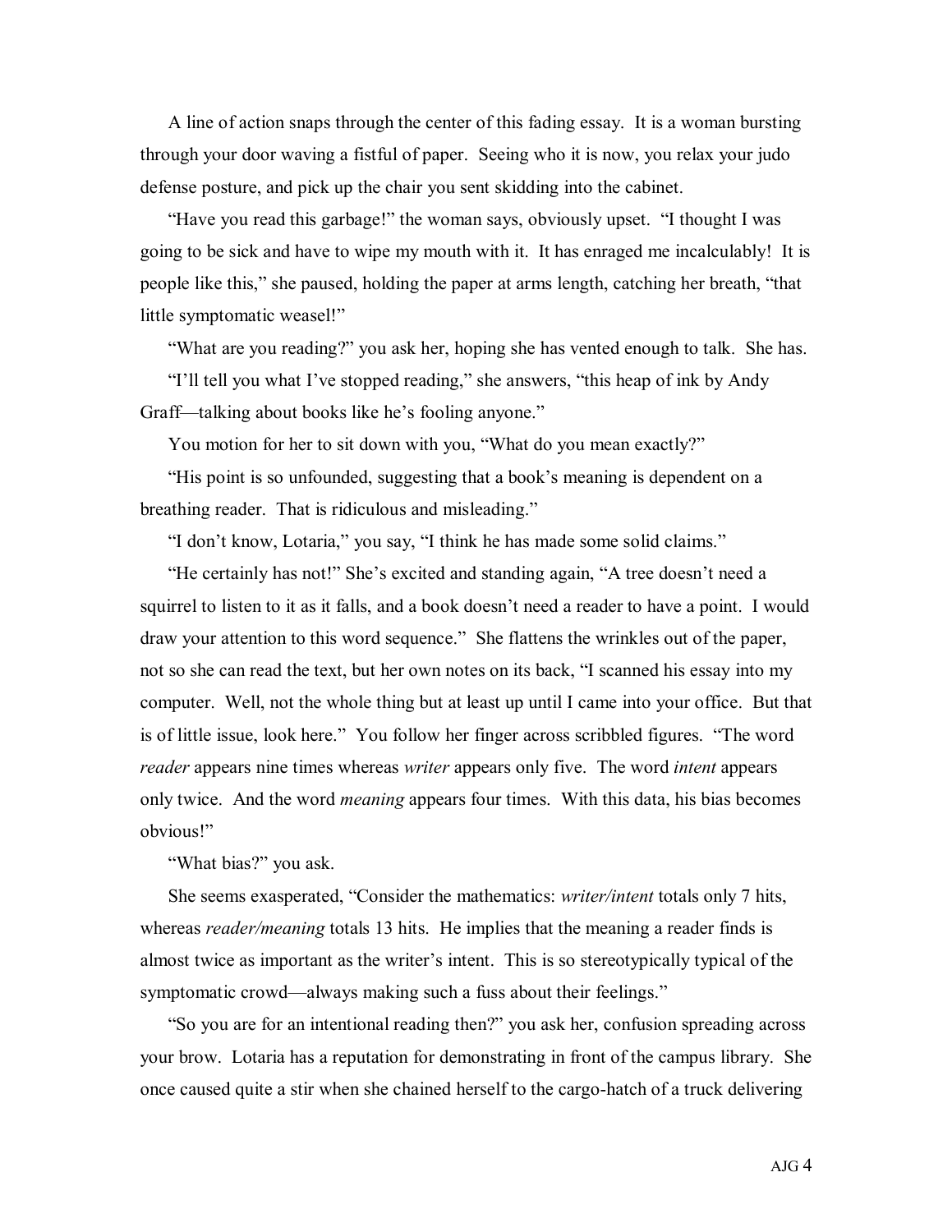a new civil war collection. "Agenda!" she had screamed, as security finally removed her, "Agenda mongers!"

"Of course I prefer an intentional reading," she answers. "Look, I know what's been said about me, but all I'm doing is accepting denotation for what it is. My conclusions are based on word frequencies devoid of all metaphorical baggage, revealing the author's intent plain as day."

"Lotaria, I do understand what you're saying. However, regarding this piece, I think to say that he writes only to expand the symptomatic bias is unreasonable."

"How so?" she demands.

You pause a moment to make sure she's finished, "Look, he was discussing what the reader brings to the process of meaning, he never—"

"He said that the writer becomes powerless of the outcome, he represents only the symptomatic functions of a reader, how they fill in the blanks with expectations and clichés until the author's meaning is completely obscured. Not a word of sympathy to the intentional response. Zero representation!"

"You barged into my office before he had a chance to finish; he may have had plenty to say about intentional reading if you hadn't interrupted!"

"Doubtful," she huffs.

"Well, without a thesis it is anyone's guess where he's going with this."

Lotaria plants her hands on her hips, "I still say he would never have represented intentional reading. He's biased!"

You stand up, "Well who do you think is writing your lines?" The room falls into uncomfortable silence.

"I have found it!" Uzzi-Tuzii appears at the door, beaming and holding his trophy in the air, "I've found the thesis."

"What does it say?" Lotaria demands. "Does it suggest that an intentional reading is superior to a symptomatic, due to the ultimately detached and constantly changing disposition of unreliable readers?"

You lean out over your desk, "Does it suggest that the ultimate meaning of a text is dependent wholly on the reader's response, that an intentional search for an author's original intent is futile due to his own individuality?"